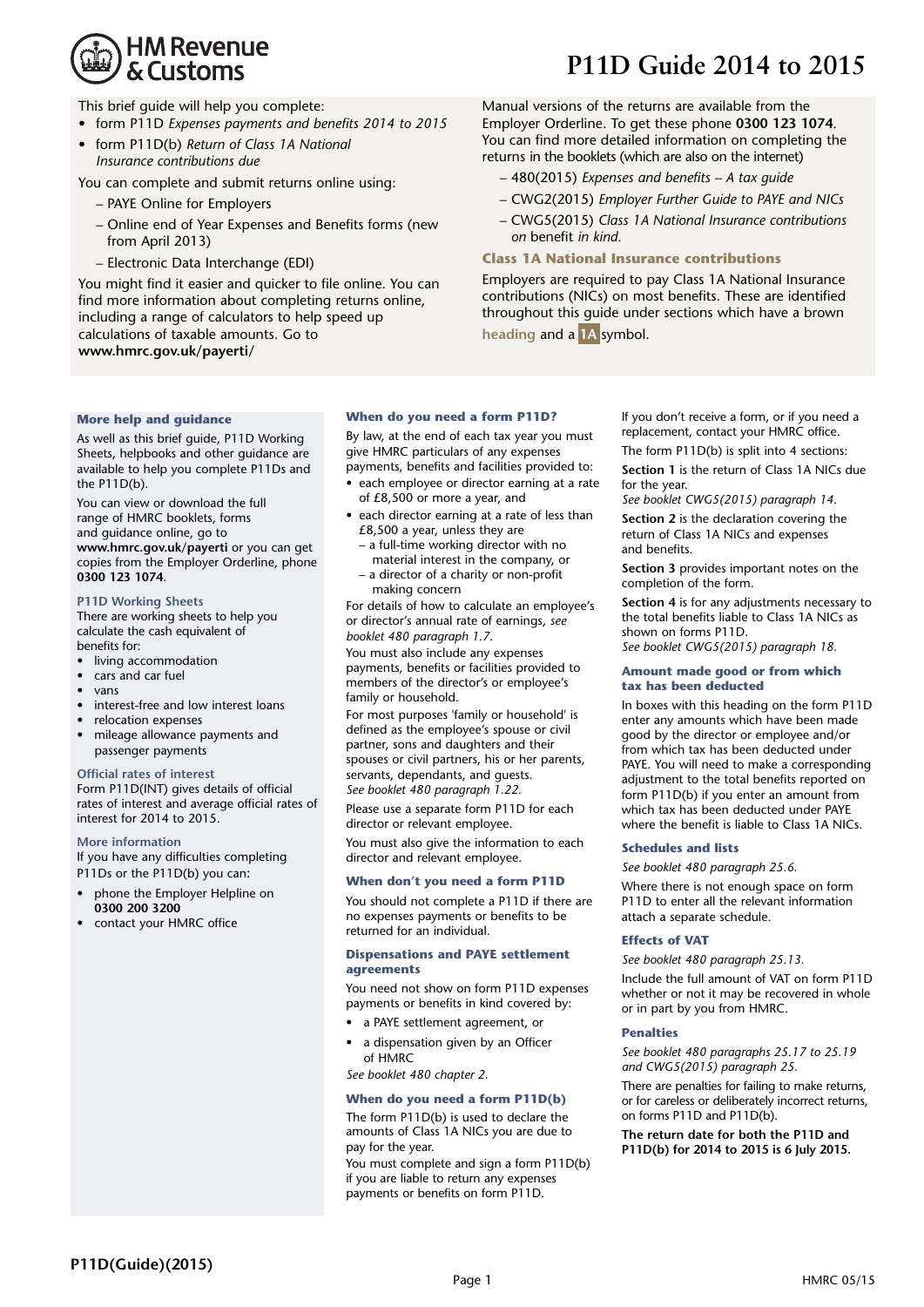#### **Assets transferred (cars, property, goods or other assets) A 1A**

*See booklet 480 chapter 6.*

#### Enter, as appropriate:

- the market value of the asset at the date of transfer, or
- a figure based on the cost to you

#### **Payments made on behalf of the employee B**

*See booklet 480 chapter 26.*

Enter any amounts that your employee should have paid, but you paid instead.

#### **Tax on notional payments**

PAYE applies to employment income taxable under new Part 7A ITEPA 2003 (certain income provided through third party arrangements), provided in the form of a cash voucher, or a readily convertible asset, or vouchers and credit tokens which are used to acquire such assets or are themselves readily convertible to cash.

PAYE also applies to employment income paid by an intermediary of the employer. Enter tax on such notional payments not recouped from the director/employee within 90 days of the end of the tax year.

#### **Vouchers and credit cards C**

Enter the total of:

- the cost to you of providing any vouchers (including season tickets) which can be exchanged for money, goods or services
- any extra cost to you in providing the money, goods or services for which the vouchers are exchanged
- all expenses and other payments met by credit cards you provided, except
	- expenses directly in connection with the car(s) at section F
	- expenses more appropriate to section N

Do not include any vouchers, such as cash vouchers, which have suffered tax under PAYE (see part B above).

#### **Living accommodation <sup>D</sup> 1A**

# *See booklet 480 chapter 21.*

Enter the cash equivalent of the living accommodation provided for the director or employee or his or her family or household by reason of the employment.

The value to be used in calculating the cash equivalent is the gross value for rating which applied before the Community Charge was introduced. If the accommodation is rented, use the amount of rent payable (including any amount attributed in respect of a lease premium) instead of the gross rateable value. If the property did not have a gross rateable value, use your estimate of what the gross rateable value would have been if rates had continued. Different rules apply in Scotland. *See booklet 480 paragraph 21.9.*

If the total cost of the accommodation and any improvements was less than £75,000, the cash equivalent will be the greater of the gross value for rating and the total of any rent payable by the employer and any amount attributed in respect of a lease premium, less any rent the employee pays. *See booklet 480 paragraphs 21.11 – 21.12 for how to calculate the benefit if a lease premium is payable.*

If the accommodation cost more than £75,000 (including improvements), *see booklet 480 paragraphs 21.13 - 21.15 for how to calculate the benefit.*

The value of living accommodation is exempt from tax and Class 1A NICs in some circumstances. If the value of the accommodation is exempt, do not return a cash equivalent figure on the P11D. *See booklet 480 paragraphs 21.2 – 21.3.*

If, as well as providing the accommodation, you paid some of the employee's bills (such as heat and light) or provided ancillary benefits (such as furniture) show these on the P11D at section M for 'other items', whether or not the value of the accommodation itself is exempt from tax and Class 1A NICs.

- If the contract was between you and the supplier, enter details of the benefit in the **brown** box.
- If the supplier contracted direct with the employee, enter details of the benefit in the **blue** box. *See booklet 480 paragraphs 21.17 – 21.22*.

#### **Mileage allowance payments/ passenger payments E**

#### *See booklet 480 chapter 16.*

Enter the excess over and above the approved amount for each, which is exempt from tax.

For mileage allowance payments, the approved amount is the number of business miles travelled (other than as a passenger) multiplied by the appropriate rate(s) for the kind of vehicle used – see the table below. Approved mileage allowance payments can only be made for travel in the employee's own vehicle.

For passenger payments, the approved amount is the number of miles of business travel by car or van for which a passenger is carried and for which passenger payments are made, multiplied by 5p per mile per passenger. Passenger payments can be paid for a company car or van as well as for the employee's own vehicle.

|                 | First 10,000    | Each business   |
|-----------------|-----------------|-----------------|
| Kind of vehicle | business miles  | mile over       |
|                 | in 2014 to 2015 | 10,000 in       |
|                 |                 | 2014 to 2015    |
| Cars and vans   | 45p             | 25p             |
| Motorcycles     | 24p             | 24p             |
| Cycles          | 20 <sub>p</sub> | 20 <sub>p</sub> |

# **Cars and car fuel F 1A Car benefit charge**

*See booklet 480 chapters 11, 12, 15 and appendix 1.*

Give details of cars made available for private use and the total car benefit charge.

The list price of a car will usually be the UK list price of the car on the day before the date of first registration, including VAT, car tax (where appropriate), delivery charges and number plates. If the car had no list price when it was first registered, use the notional price. This is the price that might reasonably be expected to be the car's list price if its manufacturer, importer or distributor had published a list price for an equivalent car for single retail sale in the UK.

Accessories must be added at their list price including VAT, fitting and delivery charges:

• any optional accessories with the car when it was first made available to the director/employee, whether or not they were available at any time in this tax year, and

• any accessories added to the car after it was first made available to the employee, provided they were added after (31 July 1993) and had a price of  $£100$  or more

Capital contributions (payments made by the director/employee towards the cost of the car and accessories) are deducted from the price of the car and accessories (maximum deduction £5,000).

This figure is multiplied by the 'appropriate percentage' to give the car benefit charge for a full tax year. The appropriate percentage for cars registered on or after 1 January 1998 depends on the carbon dioxide  $(CO<sub>2</sub>)$ emissions of the car and the type of fuel used. You **must** enter the appropriate key letter from the table below to denote the type of fuel/power used in each car.

| Key letter | Fuel or power type description               |
|------------|----------------------------------------------|
| н.         | Zero emission cars (including electric cars) |
| D          | Diesel cars (all Euro standards)             |
| A          | All other cars                               |

The appropriate percentage for cars registered before 1 January 1998 and cars registered on or after that date with no approved  $CO<sub>2</sub>$ emissions figure is based on the car's engine size as below:

| Engine size         | Registered<br>before<br>1/1/98 | Registered<br>after 1997 with<br>no approved<br>CO <sub>2</sub> figure* |
|---------------------|--------------------------------|-------------------------------------------------------------------------|
| $0 - 1400c$         | 15%                            | 15%                                                                     |
| 1401cc-2000cc       | 22%                            | 25%                                                                     |
| over 2000cc         | 32%                            | 35%                                                                     |
| rotary engined cars | 32%                            | 35%                                                                     |

\*Note: a small number of cars will not have an approved  $CO<sub>2</sub>$  emissions figure. These will probably be rare or one-off models of cars, or cars imported from outside the European Union. Supplements and reductions for the type of fuel also apply to these cars, but not to those first registered before 1998.

If the car was unavailable for part of the year the car benefit charge for that car is reduced proportionately. Then any payments by the director or employee which are required for private use and have been paid in 2014 to 2015 are then deducted.

Full details, including the separate rules for calculating the benefit of cars which run on alternative fuels and classic cars are explained in *chapter 12 of booklet 480.* It covers the common rules on determining the prices used for tax purposes, finding the approved  $CO<sub>2</sub>$ emissions figure and deciding the appropriate percentage. It also covers the special rules for disabled drivers.

#### **Car fuel benefit charge**

*See booklet 480 chapter 13.* 

No benefit charge will arise if:

- fuel was provided solely for business travel, or
- the director/employee was required to make good the whole of the cost of the fuel used for private motoring (including travel between home and work) and actually did so, or
- a mileage allowance was paid covering no more than the cost of fuel used on business travel. If an allowance was paid which covered fuel costs for private travel, for example between home and work, a car fuel benefit charge will arise

If the provision of free fuel is withdrawn, the benefit charge is reduced in proportion to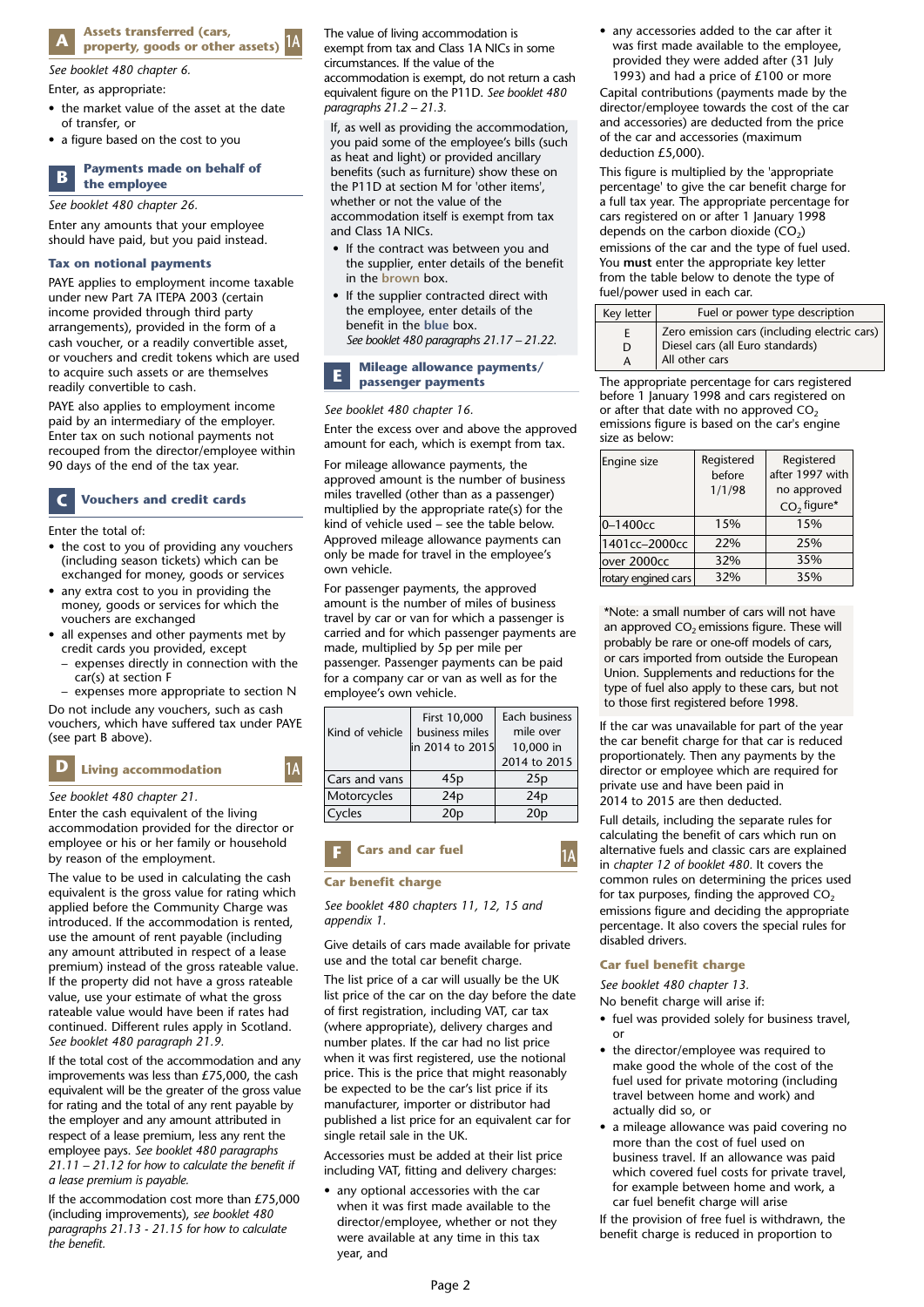the number of days the car is available after the date of withdrawal. There is no reduction if free fuel is reinstated later in the tax year.

Enter the total car fuel benefit charge for all cars available. Remember that the type of fuel/power used must be entered whether or not a car fuel benefit charge applies.

**G 1A Vans and van fuel**

## **Van fuel benefit charge**

The van benefit charge is £3,090 for 2014 to 2015. The charge is reduced for periods when a van is unavailable. Any payments by the director or employee which are required to use the van for private use and have been paid in 2014 to 2015 are then deducted. If 2 or more directors/employees share private use of the van, the standard charge for each should be reduced on a just and reasonable basis. If the employees sharing the van are members of the same family or household and one of them is in an excluded employment, the fact that the van is available to that person is to be disregarded when making the sharing reduction to the benefit charge on the other employee(s).

## Go to **www.hmrc.gov.uk/vans**

**Van fuel benefit charge**

*See booklet 480 chapter 13.*

The van fuel benefit charge is £581 for 2014 to 2015. This is charged on all vans when any private fuel is provided and the van benefit charge (before any reductions) is more than £0. Apart from this, and the way in which the van fuel benefit charge is reported, the rules in section F under 'Car fuel benefit charge' apply equally to the van fuel benefit charge.

#### **H notional** loans **1 1**A **Interest-free low interest and**

#### *See booklet 480 chapter 17.*

You do not have to report on form P11D loans used wholly for a qualifying purpose. *(As a guide to whether a loan is a qualifying loan see booklet 480 appendix 5.)*

Enter the cash equivalent for each non-qualifying loan separately. But if you are a close company making loans to a director you may elect to treat all such loans which are in the same currency and which are owing at the same time as one loan. You make the election by showing the loans as a single loan on the form P11D. If you make any election the director will be bound by it.

Enter details of loans made to, or arranged for, a director/employee (or any of his/her relatives) on which no interest was paid or on which the amount of interest paid was less than interest paid at the official rate *(see booklet 480 appendix 4)*. For loans in currencies other than sterling, indicate the currency. Form P11D(INT) has details of the official rates and can be ordered from the Employer Orderline.

Only put an entry in the box for 'Number of joint borrowers' if there are any other joint borrowers for whom you are completing a P11D for the (shared) benefit of the same loan. The number to enter in the box is the number of joint borrowers between whom the total cash equivalent is shared. The total amount of the loan is not affected by the number of joint borrowers. In all cases show the full amount of the loan.

Include the annual 'notional loan' benefits under Section 446S Income Tax (Earnings and Pensions) Act 2003 for shares acquired by the director/employee at undervalue and partly paid shares. But do not include Section 446U discharges of such notional loans. These need to be returned separately on employers return form 42.

For more information see:

- *booklet 480 chapter 23*
- the HMRC website, go to **www.hmrc.gov.uk/shareschemes**

If you know that the total amount outstanding on all loans, or all non-qualifying loans does not exceed £10,000 in 2014 to 2015, you should disregard such loans when completing section H of form P11D.

Note that a loan made by a person other than the employer may in some cases fall within the rules in new Part 7A ITEPA 2003 on employment income provided through third party arrangements and PAYE will apply to such amounts.

*See booklet 480 paragraph 1.26.*

Up-to-date details of the official rate of interest (including average rate of interest for each tax year) are available on the HMRC website.

Go to **www.hmrc.gov.uk/rates/interestbeneficial.htm**

#### **I Private medical treatment or insurance**

Enter the cost of all medical and dental expenses arranged and paid by you and all premiums paid for insurance against such treatment.

If you paid medical or dental expenses, or insurance against such treatment, arranged by your employee, enter the amount you paid at section B.

**J 1A Qualifying relocation expenses payments and benefits** 

*See booklet 480 chapter 5 and appendix 7 and CWG5(2015) paragraph 32.*

Enter the excess over £8,000 of the total amount of all qualifying:

- expenses payments (the gross amount)
- benefits (cost to you as the employer less anything paid towards the cost by the director/employee), and
- provided accommodation

Qualifying expenses and benefits are those which are:

- exempt, *see booklet 480 appendix 7*, and
- paid by the 'relevant day' and meet the other qualifying conditions *see booklet 480 chapter 5*

Exempt costs include many of the normal costs of relocation, such as estate agents' and legal fees, stamp duty, house-hunting visits and removal costs.

If you have difficulty in valuing any benefits for the purpose of calculating the excess over £8,000, discuss the details with your HMRC office before you complete form P11D.

Remember that the £8,000 limit applies to the whole relocation not just to qualifying expenses, benefits and so on provided this year. If there were qualifying items for this director/employee last year, include them when working out whether there is an excess over £8,000.

For non-qualifying relocation costs, see boxes M and N.



Enter the additional cost of any services supplied where the contract is between you and the service supplier.

Some employer provided services (whether on premises occupied by the employer or elsewhere) are exempt from charge where the private use of the service is not

significant in the context of its use by the employee in performing their duties. *See booklet 480 chapter 5.*

#### **L 1A Assets placed at the employee's**   $\mathbf{L}$  disposal

*See booklet 480 paragraph 6.7 and CWG5(2015) paragraph 13.* Enter the annual value of the use of the asset

(or the rent or hire charge if this was greater).

Some employer provided assets (whether on premises occupied by the employer or elsewhere) are exempt from charge where the private use of the asset is not significant in the context of its use by the employee in performing his or her duties. Certain types of benefits such as the use of vehicles (including boats and aeroplanes) are excluded from the exemption. *See booklet 480 chapter 5.*

#### **Equipment provided to employees with a disability**

There is no taxable benefit if an employer provides equipment (for example, a wheelchair or hearing aid) to an employee with a disability to enable the employee to take up or retain work, and where the employee also uses the equipment for significant private use.



**1A**

# **Enter the following benefits in the brown box with the Class 1A indicator**

#### **Subscriptions**

*See CWG5(2015) paragraph 30 and booklet 480 paragraph 25.16.*

Enter details of fees and subscriptions arranged for and paid by you or on your behalf. Include initial and annual subscriptions to clubs catering for leisure or sporting activities and so on.

- See section N if the fee or subscription was:
- arranged by the employee and was paid by you or on your behalf, or
- paid to a professional body or learned society related to the employment

#### **Educational assistance**

*See booklet 480 chapter 18.* Enter the cost of educational assistance provided where the contract is between you and the provider of the benefit. Include the value of scholarships awarded to children because of their parents' employment.

Do not include relevant payments for qualifying retraining courses (as defined by Section 311, ITEPA 2003).

#### **Non-qualifying relocation benefits and expenses payments**

*See CWG5(2015) paragraph 32.*

#### **Benefits**

Enter all relocation benefits (cost to you as the employer less anything paid towards the cost by the employee), which are:

- not exempt (not listed in *booklet 480 appendix 7*), or
- not paid by the 'relevant day' or which fail one of the other qualifying conditions.  *See booklet 480 chapter 5*

If you have any difficulty valuing any benefits consult your HMRC office with details before you complete the form P11D.

#### **Expenses**

Include here any relocation expenses payments (gross amounts less any amount from which tax is deducted), which are exempt expenses (listed in *booklet 480 appendix 7*) but which were paid after the